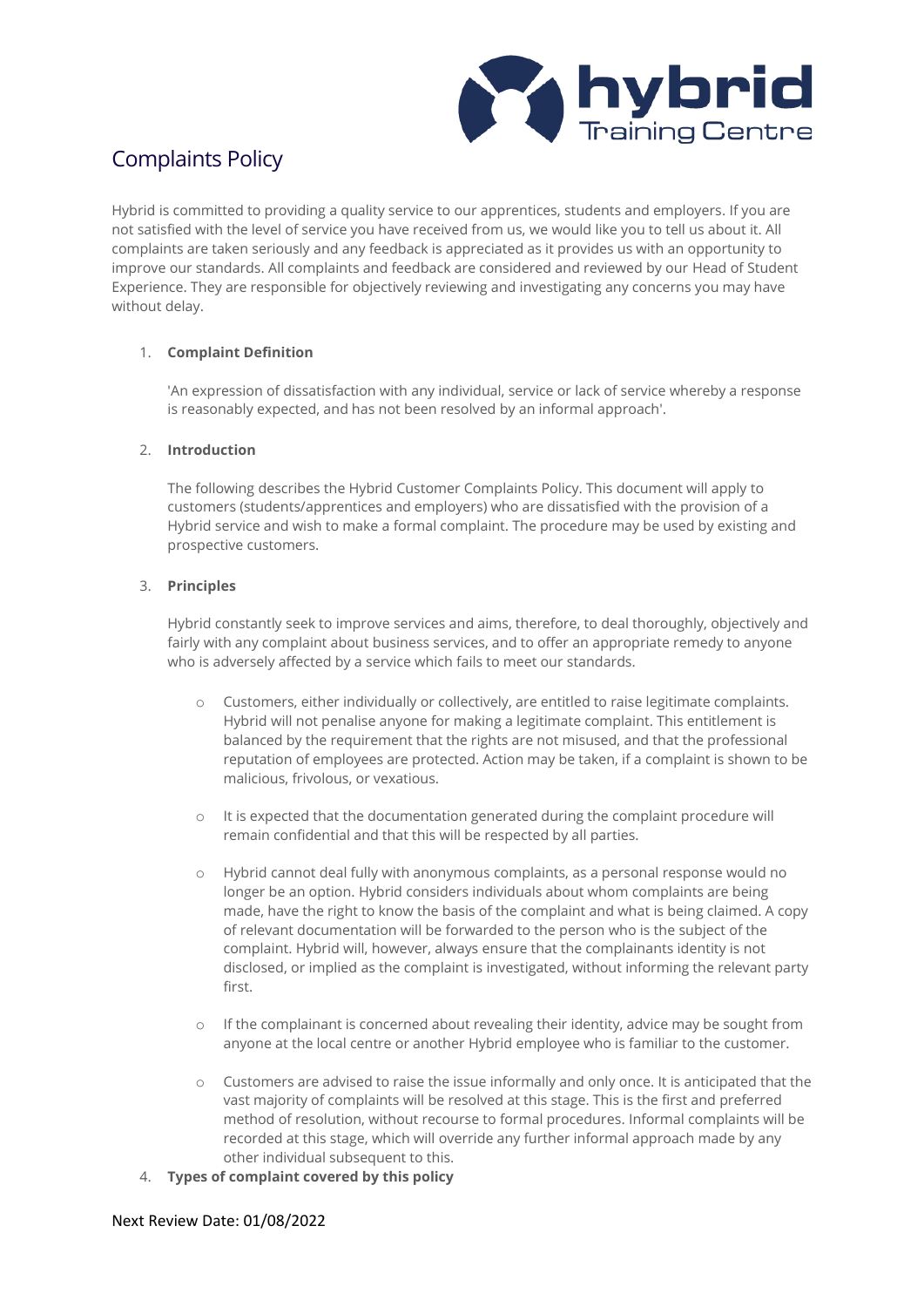

This is a single complaints procedure covering various types of customer complaints or grievances. The list is not exhaustive, but a complaint is likely to fall within the following categories:

- o Complaints arising from an educational experience e.g. poor teaching or supervision
- o Complaints in respect of academic and/or administrative support or other services
- o Complaints from Apprentices or their employers may be investigated by the Education and Skills Funding Agency if they are not satisfied with the outcome of Hybrid's investigation. Further information is provided in section 11.
- o The behaviour of another customer, student or member of staff

## 5. **Complaints affecting a number of students**

If the complaint is shared by a number of students, it should be raised collectively as a group and follow the procedure outlined above. If the group of students/learners will be submitting a letter of complaint, it should be signed by all concerned.

#### 6. **Customer Complaints Procedure**

The Hybrid Senior Management team has overall responsibility for the complaints procedure. It monitors the complaints and comments received, and the effectiveness of this procedure in addressing them. Subject to complaints being dealt with on an individual basis, the Senior Management team will review any common causes, patterns and emerging trends of complaints.

The Complaints Team are responsible for arranging, recording and ensuring that decisions are conveyed to the Senior Management team. All detailed documentation will be kept confidentially.

#### 7. **How to make a complaint**

You can make a complaint in a number of ways:

o By email: info@hybridtec.co.uk

o Or by post to: Hybrid Complaints Team, Unit 30, The Boxworks, Heysham Road, L30 You will need to provide:

- o your name
- o a contact address (and preferably telephone and email address)
- o programme of study
- o the date on which the problem arose
- o the response you would like from us

o any supporting evidence.

Please note that certified copies of documents (e.g. medical certificates) may be requested. You will receive an acknowledgment that the complaint has been received within 24 hours.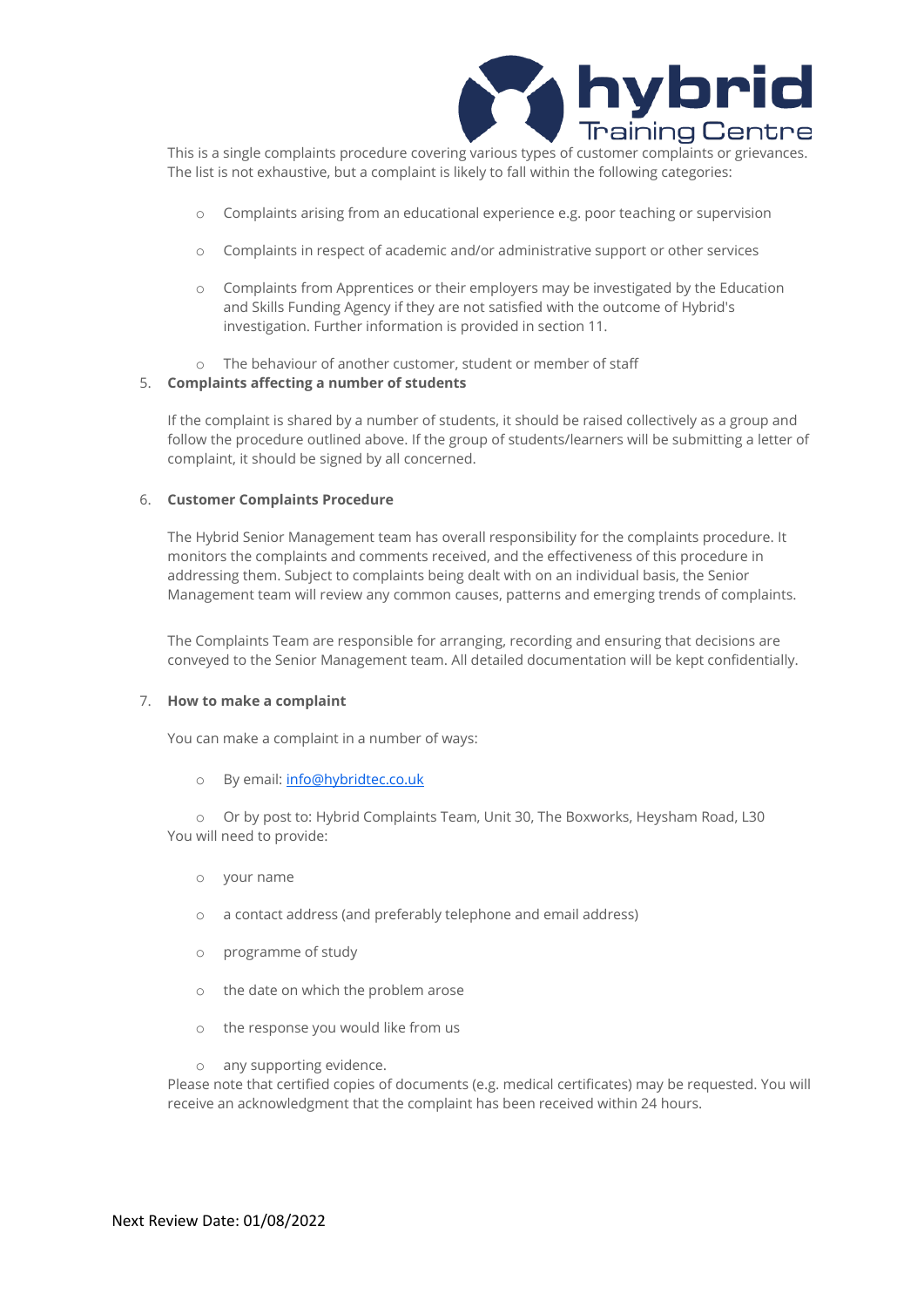

Hybrid is committed to ensuring equality of opportunity. You are encouraged to inform us at the earliest opportunity of any disability or specific learning requirements, enabling us to make the appropriate adjustments and support throughout the complaint process.

## 8. **The investigation**

The investigation will be undertaken by an independent Complaints Officer, who will respond within fourteen working days of receiving your complaint to let you know the outcome of the investigation and details of any action. If Hybrid is unable to provide you with a response within these timescales, you will be informed. You, and any individual against whom the complaint is being made, are entitled to submit written evidence to the Complaints Officer in support of your respective position.

#### 9. **The possible outcomes of the formal complaint**

- a. Complaint not upheld (if the complaint is felt not to be warranted)
- b. Complaint upheld in whole or in part (if the complaint, or part of it, is felt to be fair in any of its elements)

In the event of a complaint being upheld in whole or in part, recommendations will be made in respect of remedial action required. A response may be required from the individuals concerned, within a set time frame.

Hybrid will respond by detailing how the complaint has been investigated, the evidence used, the conclusion reached, and, if appropriate, the steps to be taken to resolve the matter. Hybrid may not be able to give you the precise redress requested but you will have an opportunity to state if you are satisfied with the proposals.

#### 10. **Appeal against outcome**

If, on receiving the response to the initial complaint, the customer considers that:

- o not all the evidence has been considered in reaching an outcome;
- o the decision you have received is unfair or unlawful; or

o despite your complaint being upheld, you have still been disadvantaged; An appeal should be submitted in writing to the Complaints Team for the case to be reconsidered on any of these grounds. Both parties to any complaint have the right to appeal, within seven working days of learning of the outcome.

Grounds for appeal must include additional evidence to that submitted originally, and should indicate in writing why the response to the complaint is not satisfactory. Taking into account all the previous attempts at resolution, Senior Management will make the final decision. A review will be conducted and a decision will be provided within 10 working days of the appeal being submitted.

If an Apprentice or the Employer is dissatisfied with the processing of, or response received, in relation to any complaint submitted, the Apprentice or the Employer (as applicable) has the right to escalate the complaint to the Education and Skills Funding Agency [ESFA].